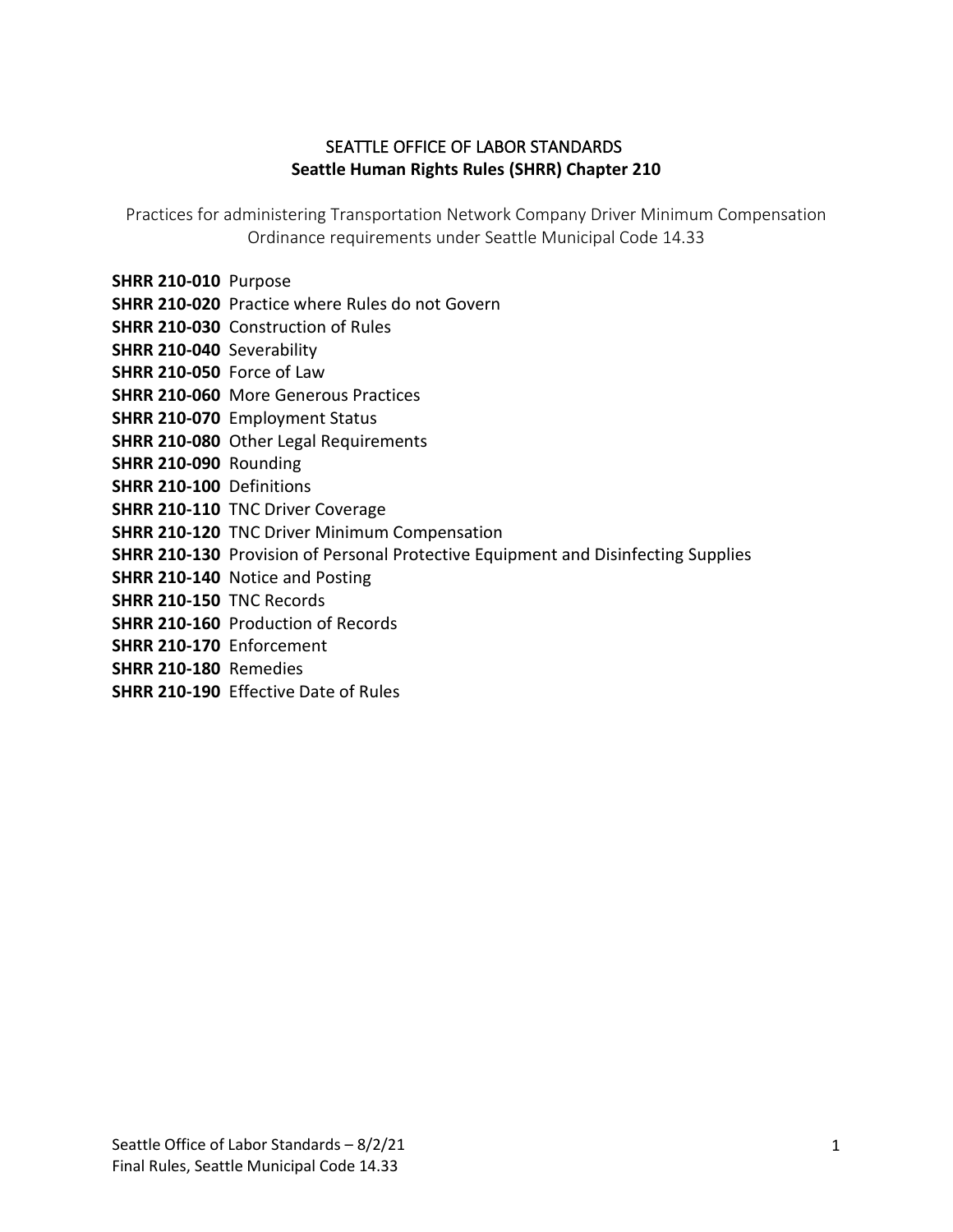### **SHRR 210-010 Purpose.**

These Rules govern the practices of the Seattle Office of Labor Standards in administering the requirements of the Transportation Network Company (TNC) Driver Minimum Compensation Ordinance, Seattle Municipal Code (SMC) 14.33 ("TNC Driver Minimum Compensation Ordinance" or "SMC 14.33").

## **SHRR 210-020 Practice where Rules do not Govern.**

If a matter arises in administering the TNC Driver Minimum Compensation Ordinance that is not specifically covered by these Rules, the Director shall specify the practices to be followed.

## **SHRR 210-030 Construction of Rules.**

These rules shall be liberally construed to permit the Seattle Office of Labor Standards to accomplish its administrative duties in implementing the TNC Driver Minimum Compensation Ordinance, including providing technical assistance, determining if a violation has occurred and prescribing penalties and remedies.

### **SHRR 210-040 Severability.**

These Rules are declared to be separate and severable. If any clause, sentence, paragraph, subdivision, section, subsection or portion of these rules or the application thereof to any TNC, TNC driver, or person or circumstance, is held to be invalid, it shall not affect the validity of the remainder of these Rules, or the validity of the application of the Rules to other persons or circumstances.

## **SHRR 210-050 Force of Law.**

These Rules supplement the provisions of the TNC Driver Minimum Compensation Ordinance and shall have the force and effect of law.

### **SHRR 210-060 More Generous Practices.**

Nothing shall be construed as discouraging or prohibiting each TNC from adopting or retaining practices that provide more generous TNC driver labor standards than the protections established by SMC 14.33.

### **SHRR 210-070 Employment Status.**

No provision of these Rules shall be construed as providing any determination regarding the legal status of TNC drivers as employees or independent contractors.

# **SHRR 210-080 Other Legal Requirements.**

The TNC Driver Minimum Compensation Ordinance defines requirements for TNC driver minimum compensation and shall not be construed to preempt, limit, or otherwise affect the applicability of any other law, regulation, requirement, policy, or standard that provides for greater requirements; and nothing in SMC 14.33 shall be interpreted or applied so as to create any power or duty in conflict with federal or state law. Nor shall SMC 14.33 be construed to preclude any person aggrieved from seeking judicial review of any final administrative decision or order made under SMC Chapter 14.33 affecting such person.

# **SHRR 210-090 Rounding.**

In exercising its authority to determine and adjust rates in SMC 14.33, the Agency shall round currency figures to the nearest cent and shall round non-currency figures to the nearest third decimal place number.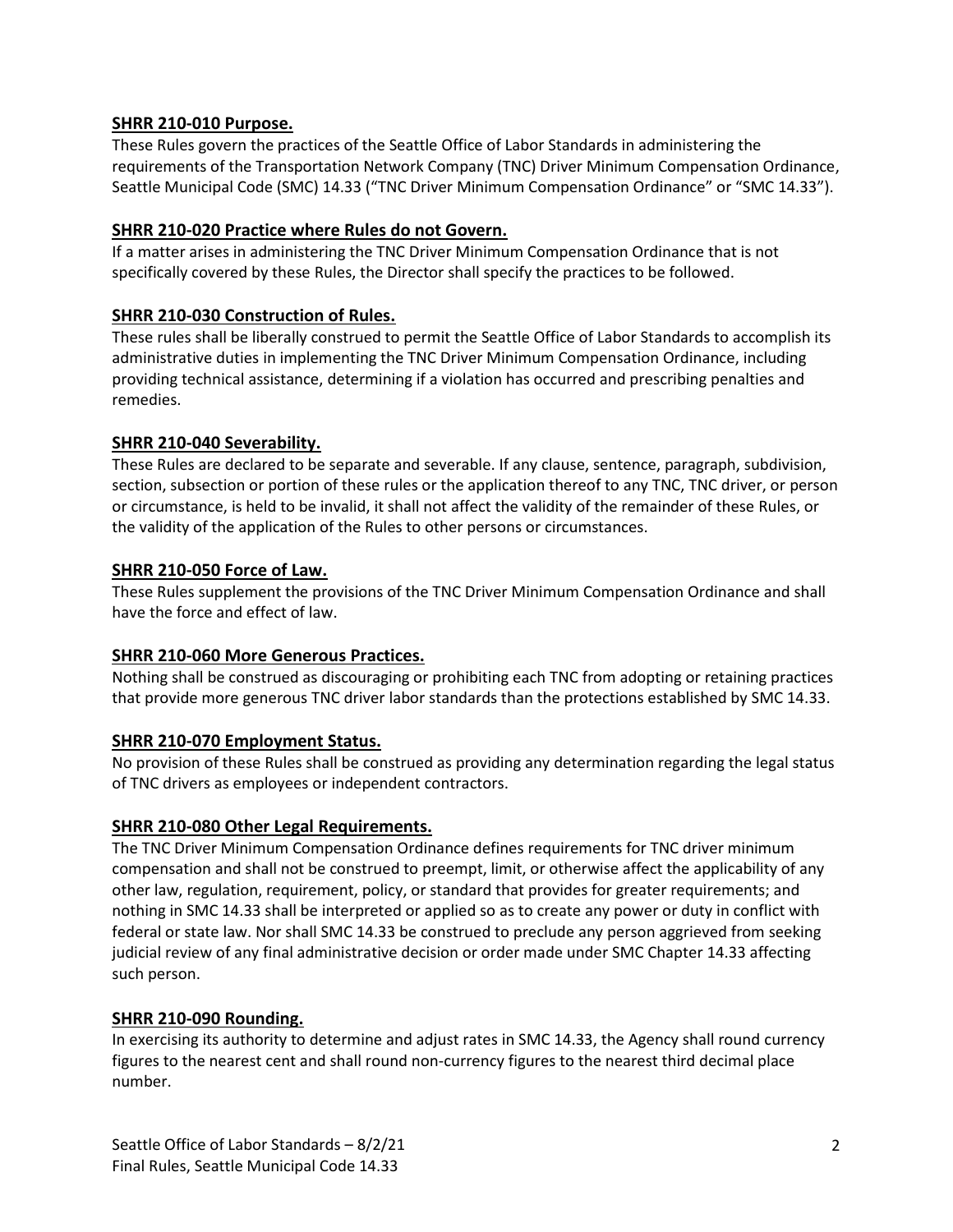## **SHRR 210-100 Definitions**

Definitions are consistent with those in SMC 14.33.020 and are supplemented by the following definitions.

> **1.** "**Assessment period**" means a period during which the Agency assesses relevant factors and information for purposes of adjusting each TNC's passenger mileage utilization rate or passenger platform time utilization rate.

#### **2. Available platform time**

- a. "Available platform time" means the time a TNC driver is logged in to the driver platform and available to receive a TNC dispatched trip prior to receiving a trip request from a TNC. Available platform time ends when a TNC driver accepts a trip in the driver platform, logs off of the driver platform, or the TNC logs the TNC driver off of the driver platform. A TNC driver cannot simultaneously be engaged in available platform time, dispatch platform time, and/or passenger platform time for the same TNC. For trips involving multiple passengers picked up from different passenger pick-up locations, available platform time means the period of time when a TNC driver is logged in to the driver platform prior to receiving the first trip request from a TNC.
- b. "Prior to receiving a trip request from a TNC" means any period of time prior to receiving a trip request, regardless of when the trip request occurs. The period of time need not immediately precede the trip request.

### **3. Dispatch platform time**

a. "Dispatch platform time" ends when a passenger cancels a trip, a driver cancels a trip, a TNC cancels a trip, or the driver begins the trip in the driver platform.

#### **4. Incentives**

- a. "Incentives" means a sum of money paid to a TNC driver upon completion of a task, usually completing a certain amount of trips, a certain amount of consecutive trips, a trip subject to a price multiplier or variable pricing policy, or some other provision of TNC services.
- b. "Some other provision of TNC services" may include, but is not limited to, providing TNC services in a certain geographical location or driving through a certain geographical location.
- **5. "Passenger platform time minutes"** means the number of minutes or portion of a minute that a TNC driver spends in passenger platform time on a particular trip.
- **6. "Passenger platform time miles"** means the number of miles or portion of a mile that a TNC driver drives during passenger platform time on a particular trip.
- **7.** "**Passenger mileage utilization rate.**" The passenger mileage utilization rate is calculated by dividing the total miles that TNC drivers drive during passenger platform time by the total miles TNC drivers drive during available platform time, dispatch platform time, and passenger platform time, during an assessment period.
- **8.** "**Passenger platform time utilization rate.**" The passenger platform time utilization rate is calculated by dividing the total amount of time that TNC drivers spend during passenger platform time by the total of the time TNC drivers spend during available platform time, dispatch platform time, and passenger platform time, during an assessment period.
- **9. "Per minute amount"** means the per minute rate divided by the passenger platform time utilization rate, except that in the first three months after the effective date of SMC 14.33, the per minute amount shall be phased in according to a rate schedule filed by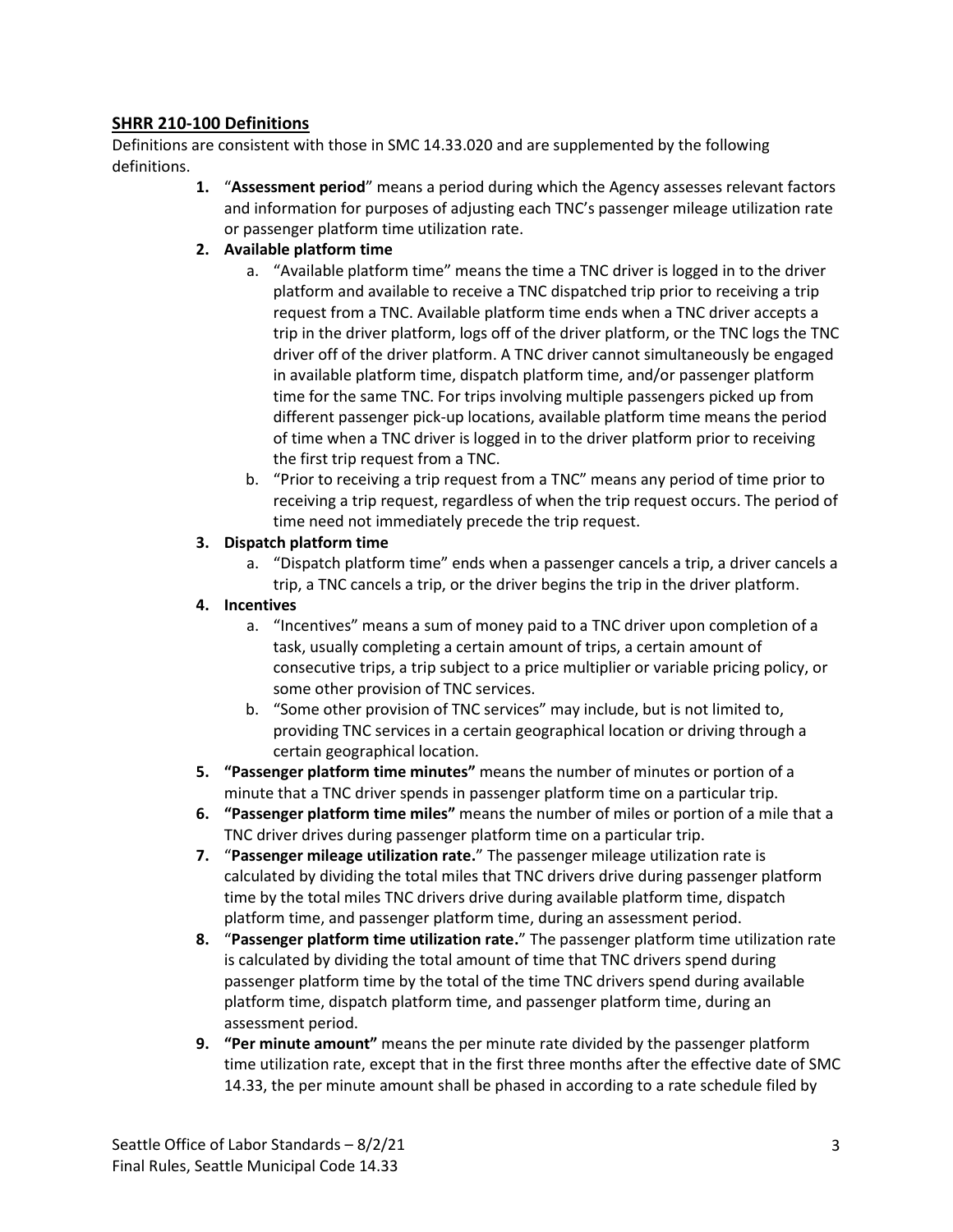the Agency with the City Clerk. From April 2021 to December 2021, this calculation is expressed in equation form as follows: \$0.28 / 0.492 = \$0.57.

- **10.** "**Per mile amount**" means the per mile rate divided by the passenger mileage utilization rate.
- **11.** "**Primary language**" means the language in which the TNC driver feels most comfortable communicating. Each TNC shall make a good faith effort to determine the primary languages of TNC drivers performing TNC services.
- **12.** "**Shared trip**" means a trip requested or selected by a passenger, which may be shared with one or more passengers, who each independently use TNC services to select the trip, regardless of whether the passenger actually shares all or part of the trip with one or more passengers; provided, that each passenger is charged a fare that is calculated, in part, based on the passenger's request or acceptance of the request to share all or part of the trip.

### **SHRR 210-110 TNC Driver Coverage**

- **1. In general**. Consistent with SMC 14.33,
	- a. A TNC driver is covered by Chapter 14.33 if the TNC driver provides TNC services within the geographic boundaries of the City for a TNC covered under Chapter 14.33.
	- b. For a trip with a passenger pick-up location in the City, all minimum compensation requirements under Section 14.33.050 apply, regardless of the passenger drop-off location.
	- c. For a trip with a passenger pick-up location outside the City, minimum compensation under Section 14.33.050 is due only for the portion of passenger platform time and mileage that occurs within the City.
- **2. Trips that pass through the City**. SMC 14.33 does not apply to a trip with both a passenger pick-up location and a passenger drop-off location outside the City.

### **SHRR 210-120 TNC Driver Minimum Compensation**

### **1. Minimum Compensation**

- a. Per Trip Amount.
	- i. **In general**. Consistent with SMC 14.33, for each TNC dispatched trip, a TNC shall compensate TNC drivers a minimum per trip amount of at least \$5. "Each TNC dispatched trip" includes but is not limited to a trip in which the TNC driver transports the passenger to the passenger's desired drop-off location, a trip cancelled by a passenger or the TNC unless the TNC refunds the passenger cancellation fee due to driver conduct, and a trip where the passenger does not appear at the passenger pick-up location.
	- ii. **Passenger fails to appear**. Each TNC shall pay the minimum per trip amount under SMC 14.33.050.A.4 where:
		- 1. The passenger does not appear at the passenger pick-up location within five minutes of the TNC driver arriving at the passenger pick-up location as indicated by the TNC driver denoting arrival in the driver platform or the driver platform recording such arrival based on GPS coordinates or other internal functionality; and
		- 2. The TNC driver remains available to pick-up the passenger for the duration of the five-minute period.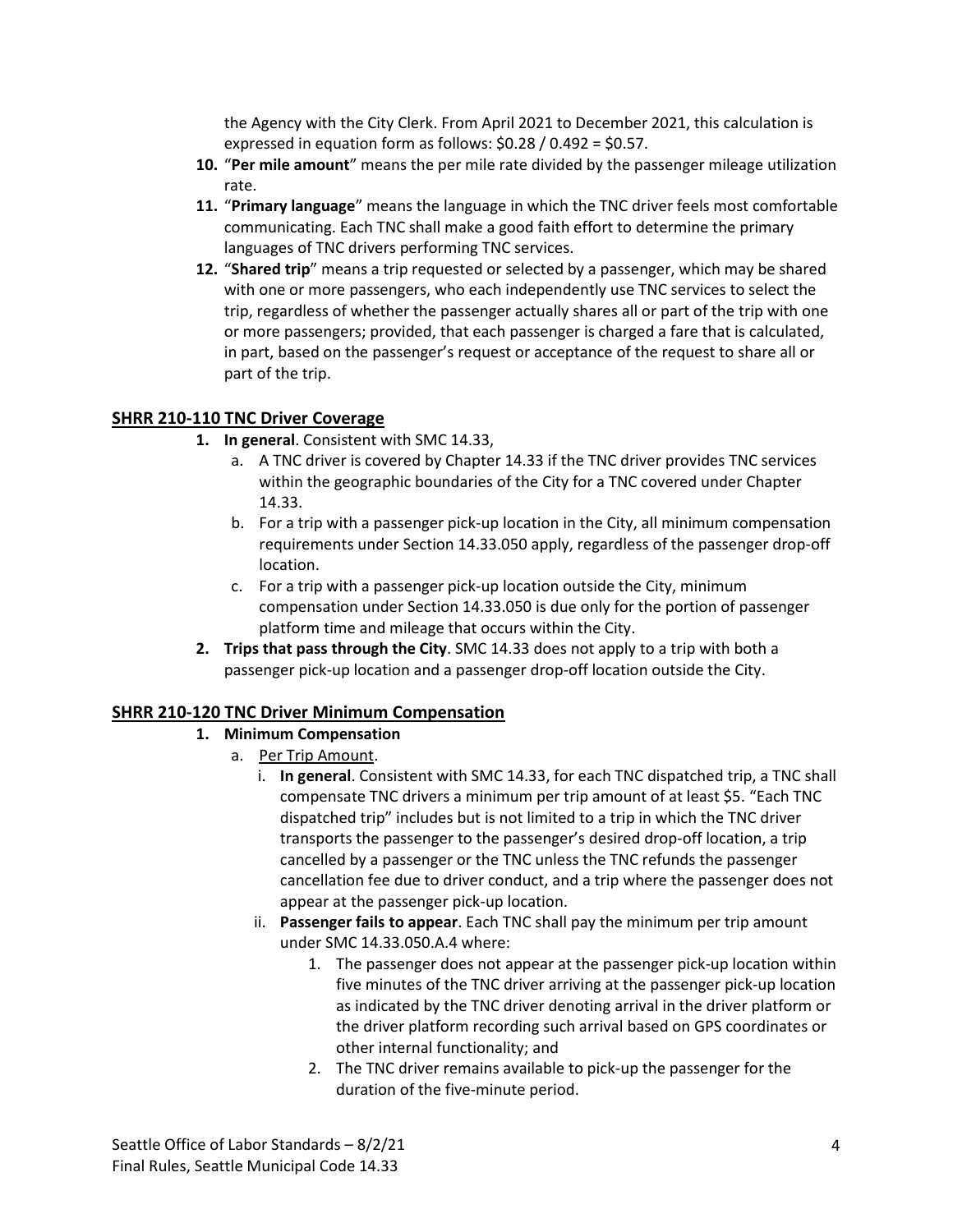iii. **Passenger pick-up location outside the City**. For a trip with a passenger pick-up location outside the City, the minimum per trip provisions of SMC 14.33.050.A.4 apply provided the passenger drop-off location is within the City.

## **2. Deductions**

- a. In general. Consistent with SMC 14.33, a TNC may only deduct compensation when the TNC driver expressly authorizes the deduction in writing and does so in advance for a lawful purpose for the benefit of the TNC driver. Any such authorization by a TNC driver must be voluntary and knowing. Neither the TNC nor any person acting in the interest of the TNC may derive any financial profit or benefit from any of the deductions under SMC 14.33.050.C.
- b. Reduction below promised compensation rates. Subject to the provisions of SHRR 210-120.2.c, each TNC may only reduce a TNC driver's pay below compensation rates agreed to by the TNC and the TNC driver or established by SMC 14.33 through a deduction made pursuant to and consistent with SMC 14.33.050.C.
- c. Deductions without Written Authorization.
	- i. Each TNC may deduct any portion of the TNC driver's compensation below the rates established in SMC 14.33.050 without prior written authorization for any of the following reasons.
		- 1. Required by state or federal law; or
		- 2. To satisfy a court order, judgment, wage attachment, trustee process, bankruptcy proceeding, or payroll deduction notice for child support payments.
	- ii. A deduction made pursuant to this section shall be labeled as a "mandatory deduction" in the TNC driver trip receipt and weekly pay statement.
- d. Financial profit or benefit. A deduction will be considered for financial profit or benefit if it results in a gain over and above the fair market value of the goods or services for which the TNC made the deduction. In determining whether a deduction resulted in a financial profit or benefit to the TNC, or any person acting in the interest of the TNC, the Agency may consider any of the following nonexhaustive factors.
	- i. The cost of the goods or services incurred by the TNC, including reasonable administrative costs to provide the goods or services to the TNC driver;
	- ii. The fair market value for the goods or services; and
	- iii. Whether the deduction resulted in a gain over and above expenditures.
- e. Knowing authorization of deductions. A TNC driver's authorization of a deduction shall be considered knowing if the TNC driver was informed of the potential consequences of the deduction.
- f. Voluntary authorization of deductions. A TNC driver's authorization of a deduction shall be considered voluntary if the TNC driver was not pressured, manipulated, or coerced into authorizing the deduction.
- g. Written authorization of deductions. To be a valid deduction, the written authorization of deductions must:
	- i. Be written in the TNC driver's primary language;
	- ii. Clearly and simply state that the TNC driver authorizes a deduction from their compensation;
	- iii. Clearly and simply state the estimated amount and nature of the deduction;
	- iv. State the effective date(s) of the deduction;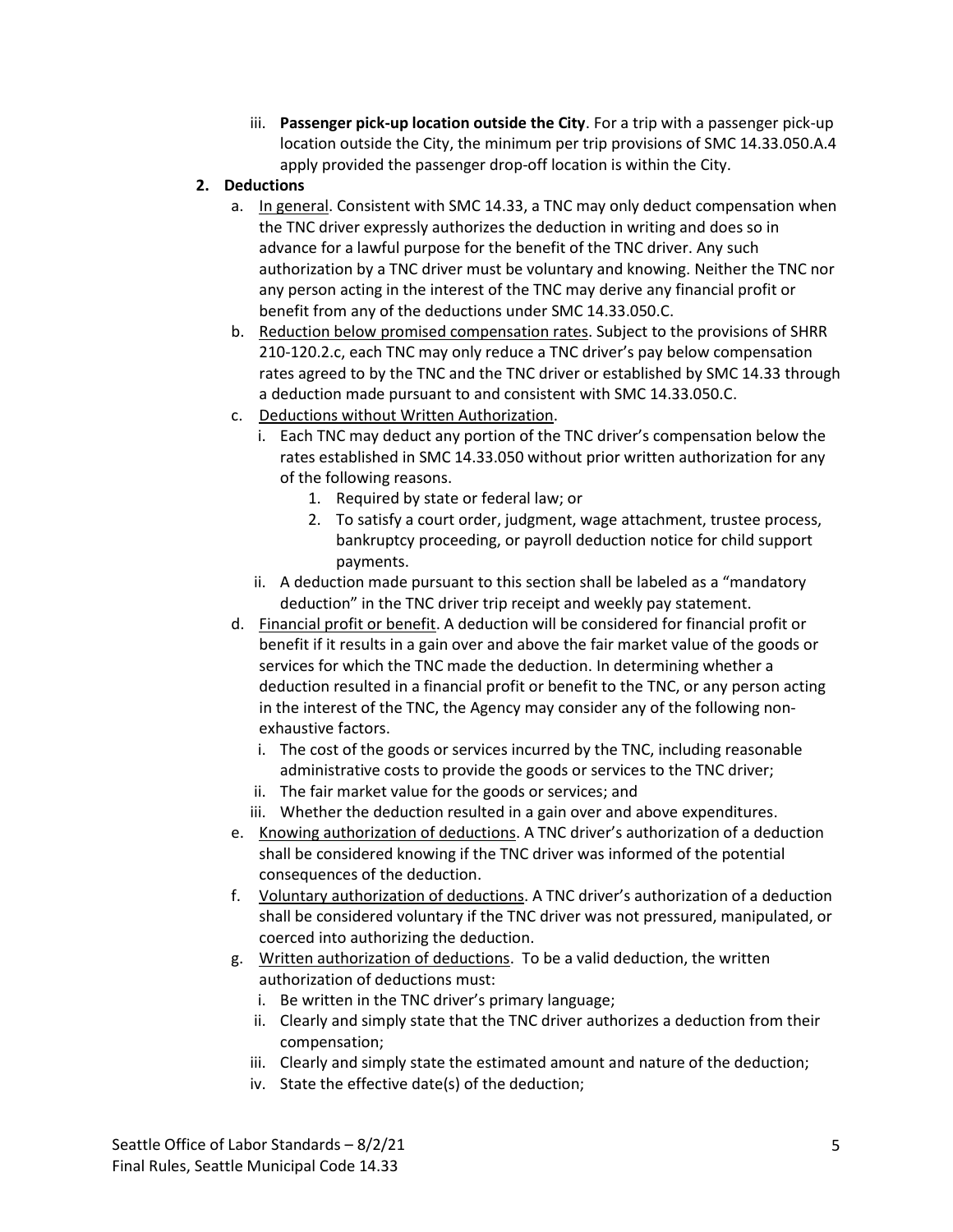- v. State how the TNC driver may rescind the authorization at a future date, including the option to rescind such authorization in writing; and
- vi. Be signed by the TNC driver, including by electronic signature.
- h. Deductions for vehicle rental or lease.
	- i. Prior to commencing any deduction for vehicle rental or lease, each TNC shall obtain written authorization in accordance with this section and SMC 14.33.050.C. The authorization shall be provided in a stand-alone format in prominent font and shall list any variance in the deduction based on hours or miles of TNC service. The authorization shall also estimate the total weekly deduction amount to TNC drivers who provide 10, 20, 30, and 40 hours of TNC services per week based on all charges, whether assessed on a weekly, monthly, per minute, per mile or other basis.
	- ii. Deductions for vehicle rental or lease must be for the benefit of the TNC driver and the TNC may not derive a financial profit or benefit from such rentals or leases.
- i. Impermissible deductions. The cost of damage to or loss of TNC equipment, software, intellectual property, or other tangible or intangible property may not be deducted from a TNC driver's compensation.

### **3. Adjustment of the passenger platform time utilization rate and the passenger mileage utilization rate.**

- i. Reasonable Notice of assessment period. Prior to beginning any assessment period on which the Agency will base a passenger platform time utilization rate or the passenger mileage utilization rate adjustment, the Agency shall provide no less than 30 days' notice to the TNCs and other stakeholders of the date on which the assessment period begins.
- ii. Assessment period. The assessment period for the first adjustment of the passenger platform time utilization rate or passenger mileage utilization rate shall be 12 months in duration. The assessment period for any subsequent adjustment to the passenger platform time utilization rate or passenger mileage utilization rate shall be up to 12 months in duration. Provided however, that the Agency is authorized to base its assessment on sample periods that are shorter in duration than the full assessment period. In determining sample periods, the Agency shall take into consideration:
	- 1. Methods to account for seasonal fluctuation;
	- 2. Methods to ensure uniformity of data sampling methods across sample periods, but within a single assessment period; and
	- 3. Methods to ensure consistency of data sampling methods and periods between different assessment periods.

# **SHRR 210-130 Provision of Personal Protective Equipment and Disinfecting Supplies**

- **1. In general.** Consistent with SMC 14.33, while the civil emergency proclaimed by Mayor Durkan on March 3, 2020 remains in effect, each TNC covered by this Chapter 14.33 must provide to each TNC driver, at the TNC's expense, a reasonable amount of nonmedical grade face coverings, gloves, hand sanitizing agents, and disinfecting supplies, such as disinfecting wipes or sprays.
- **2. Reimbursement for personal protective equipment and disinfecting supplies**. If a TNC elects to reimburse drivers for personal protective equipment and disinfecting supplies,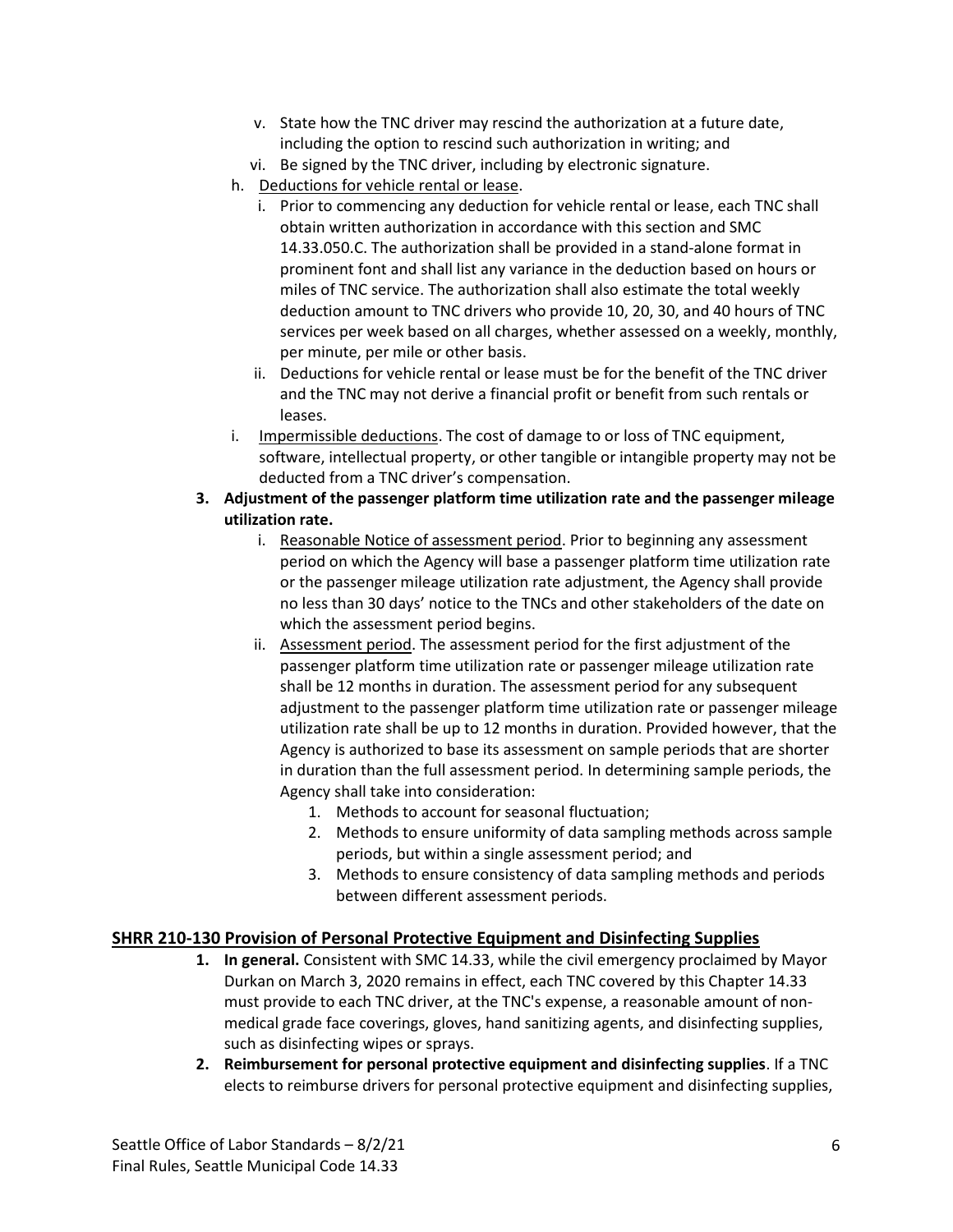in lieu of providing such items directly, the TNC shall provide reimbursement within two weeks of a TNC driver's request for such reimbursement.

**3. Notice of the TNC's Personal Protective Equipment and Disinfecting Supplies policy.**  Each TNC shall provide notice of the TNC's policy and procedure for meeting the requirements of SMC 14.33.070 to new TNC drivers within two weeks of the TNC driver's approval to perform TNC services and to existing TNC drivers upon the effective date of SMC 14.33.

## **SHRR 210-140 Notice and Posting**

## **1. Notice of Rights.**

- a. In general. Consistent with SMC 14.33, TNCs shall provide each TNC driver with a written Notice of Rights established by SMC 14.33. The Agency may create and distribute a model Notice of Rights in English and other languages. Regardless of whether the Agency has created and distributed a model Notice of Rights, TNCs are responsible for providing TNC drivers with the Notice of Rights required by this subsection 14.33.100.A, in a form and manner sufficient to inform TNC drivers of their rights under this Chapter 14.33.
- b. Agency provision of Notice of Rights. In the event that the Agency creates a model Notice of Rights in English and/or other languages, each TNC must distribute the written Notice of Rights in a substantially similar form in the languages provided by the Agency and must translate and distribute the Notice of Rights into any language that the TNC knows or has reason to know is the primary language of the TNC driver.
- c. Manner of distribution. The written Notice of Rights shall be made available to the TNC driver via smartphone application or online web portal. At least one time per calendar month in which the TNC driver begins a period of available platform time, the TNC shall affirmatively provide the TNC driver with the Notice of Rights via email and in one of the following two formats: text message or via a message in the TNC driver platform. The manner of distribution shall be the same manner that communications are typically sent from the TNC to the TNC driver. For a new TNC driver or a TNC driver who has not begun a period of available platform time for a six-month period, the TNC shall affirmatively provide the TNC driver with the Notice of Rights within 48 hours of the TNC driver beginning a period of available platform time via email and in one of the following two formats: text message or via a message in the TNC driver platform. The manner of distribution shall be the same manner that communications are typically sent from the TNC to the TNC driver.

### **2. TNC Driver Per-Trip Receipt.**

- a. In general. Consistent with SMC 14.33, within 24 hours of each trip completion, a TNC must transmit a single electronic receipt to the TNC driver that contains the information itemized in SMC 14.33.100.C and this Rule. Trip receipts shall be clear, accurate, and not misleading.
- b. Timing of Payment. If a TNC has not processed payment for a trip at the time the TNC provides the trip receipt to the TNC driver, the trip receipt shall provide notice of when the payment will be processed.
- c. Trips with a passenger pick-up location outside of the City. For a trip with a passenger pick-up location outside of the City, the itemized trip receipt shall indicate the amount of passenger platform time minutes and passenger platform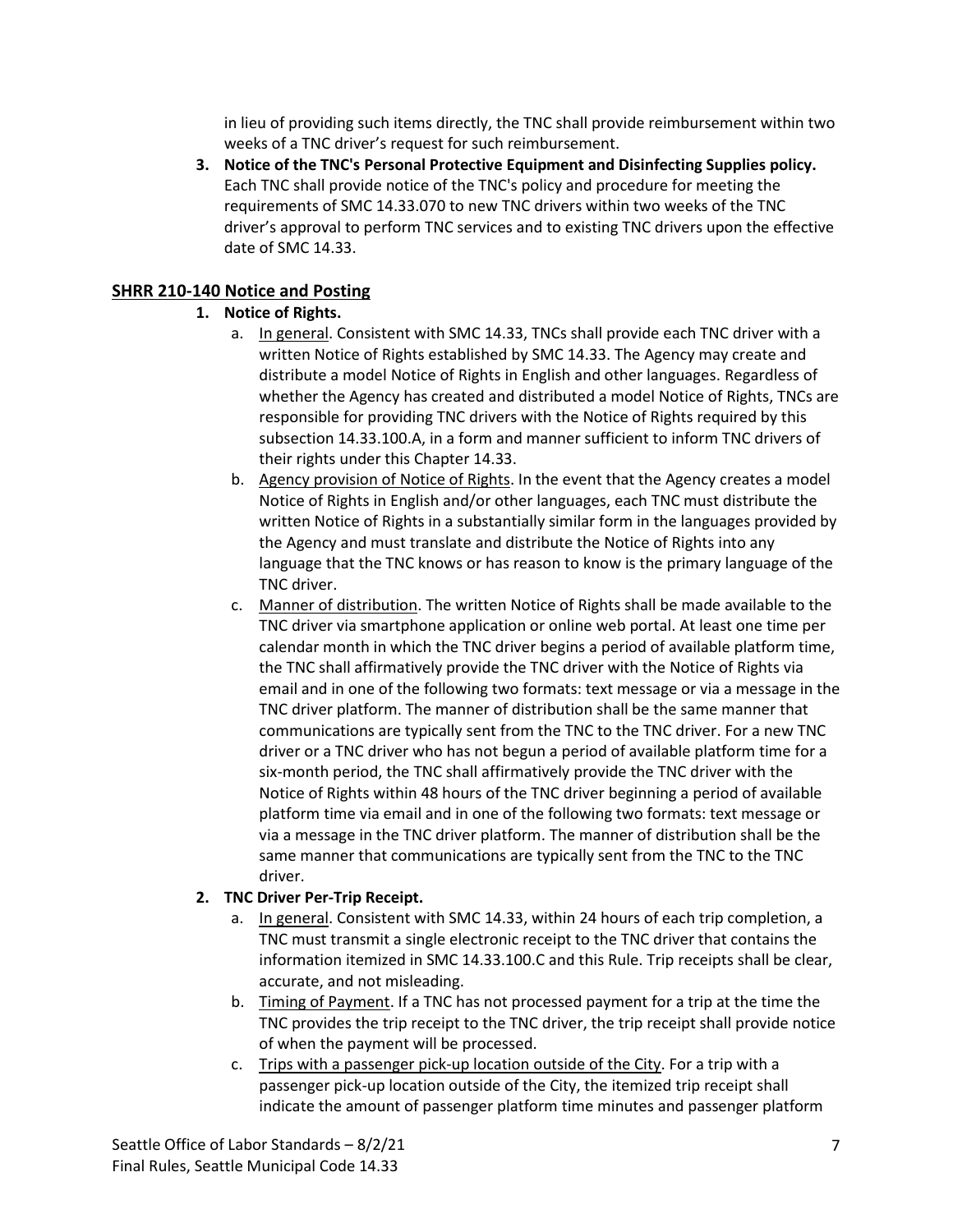time miles that took place within the City, and corresponding payment of the minimum compensation rates required by SMC 14.33.050.

- d. Date and time. The per-trip receipt required under SMC 14.33.100.C shall include the date and time of passenger pick-up and passenger drop-off.
- e. Passenger pick-up location and passenger drop-off location. In describing the passenger pick-up location and passenger drop-off location pursuant to SMC 14.33.100.C.3, each TNC shall:
	- i. Indicate the location by naming the street and city of each passenger pick-up location and passenger drop-off location. Each TNC is authorized to indicate the location with greater specificity at its discretion, provided the location is sufficiently anonymized to protect passenger safety and privacy; and
	- ii. Provide a map depicting the general route of the trip and the passenger pick-up and drop-off locations, sufficiently anonymized to protect passenger safety and privacy.
- f. Incentive pay. The per-trip receipt shall include a separate itemization of any incentive pay earned on the trip.
- g. Accessibility of pay statements. Each TNC shall make TNC driver per-trip receipts available in a downloadable format, such as .csv, via smartphone application or online web portal for a period of three years from the date the TNC provided the receipt to the TNC driver.

## **3. TNC Driver Weekly Notice of Pay Information.**

- a. In general. Consistent with SMC 14.33, on a weekly basis, the TNC shall provide written notice to the TNC driver that contains the information itemized in SMC 14.33.100.D and this Rule for trips, or a portion of a trip, that is covered by SMC 14.33 and which occurred in the prior week ("written weekly notice of pay information"). The weekly notice of pay information shall be clear, accurate, and not misleading.
- b. Incentive pay. The TNC's written weekly notice of pay information shall include a separate itemization of any incentive pay for the statement period.
- c. Deductions for vehicle rental or lease payments. In addition to the itemized list of deductions required by SMC 14.33.100.D.7, the TNC's written weekly notice of pay information shall include a subtotal for the total deductions made for any vehicle rental or lease payments.
- d. Accessibility of pay statements. Each TNC shall make weekly pay statements available in a downloadable format, such as .csv, via smartphone application or online web portal for a period of three years from the date the TNC provided the weekly notice of pay information to the TNC driver.
- e. Weekly pay statement schedule. Each TNC shall establish a weekly pay information schedule and provide notice of such schedule to TNC drivers. Notice shall be provided:
	- i. To existing TNC drivers upon the effective date of these rules;
	- ii. To new TNC drivers, when a TNC approves a TNC driver to provide TNC services; and
	- iii. Within two weeks of any change to the weekly pay information schedule.

### **4. Passenger receipts.**

a. In general. Consistent with SMC 14.33, within 24 hours of a trip's completion, a TNC must transmit an electronic receipt to the passenger on behalf of the TNC driver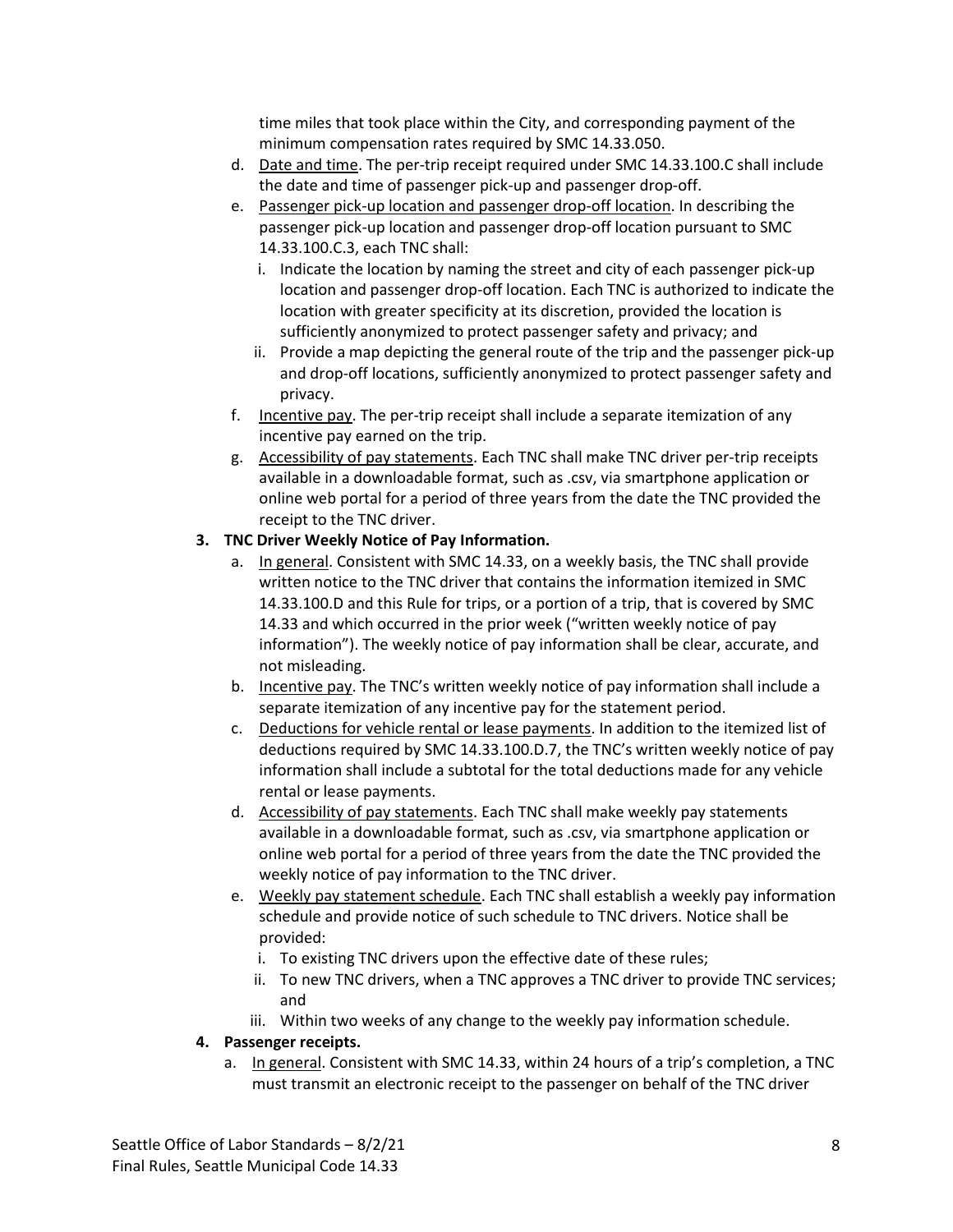that contains the information itemized in SMC 14.33.100.E and this Rule. Passenger receipts shall be clear, accurate, and not misleading.

b. Passenger pick-up location and passenger drop-off location. In describing the passenger pick-up location and passenger drop-off location pursuant to SMC 14.33.100.E.2, each TNC shall describe the location by indicating the specific block (e.g. "the 300 block of Pine Street") in which the passenger pick-up and passenger drop-off occurred. Each TNC is authorized to indicate the location with greater specificity, such as with a street address or intersection, at its discretion, provided the location is sufficiently anonymized to protect TNC driver and passenger safety and privacy.

## **SHRR 210-150 TNC Records**

- **1. In general.** Each TNC shall retain for three years records that document compliance with SMC 14.33.
- **2. Trip records**. Each TNC shall retain the following records on a per-trip basis:
	- a. Available Platform Time:
		- i. The date, time (to the nearest second), and location (latitude and longitude to the fifth decimal place), that the TNC driver began and ended each period of available platform time.
		- ii. The distance travelled in miles to the third decimal place and time spent in seconds during each period of available platform time.
	- b. Dispatch Platform Time:
		- i. The date, time (to the nearest second) and location (latitude and longitude to the fifth decimal place), that the TNC driver began and ended dispatch platform time.
		- ii. The distance travelled in miles to the third decimal place and time spent in seconds during dispatch platform time.
	- c. Passenger Platform Time:
		- i. The date, time (to the nearest second), and location (latitude and longitude to the fifth decimal place), that the TNC driver began and ended passenger platform time.
		- ii. The distance travelled in miles to the third decimal place and time spent in seconds during passenger platform time. In the case of a trip with a passenger pick-up location outside of the City, the TNC shall retain records of the distance travelled in miles to the fifth decimal place and time spent in seconds during passenger platform time in the City.
	- d. The date and time the TNC driver arrived at the passenger pick-up location, as indicated by the TNC driver denoting arrival in the driver platform, or the driver platform recording such arrival based on GPS coordinates or other internal functionality.
	- e. TNC driver compensation, itemized to include any tip compensation, incentive compensation, individually itemized deductions, fees, tolls, surcharges, commissions, lease or rental fees, or other charges. In the case of a trip with a passenger pick-up location outside of the City, the TNC shall retain records of the payment of the per-minute amount and per mile amount for the distance travelled and time spent during passenger platform time in the City.
	- f. A designation of whether the trip began outside the City.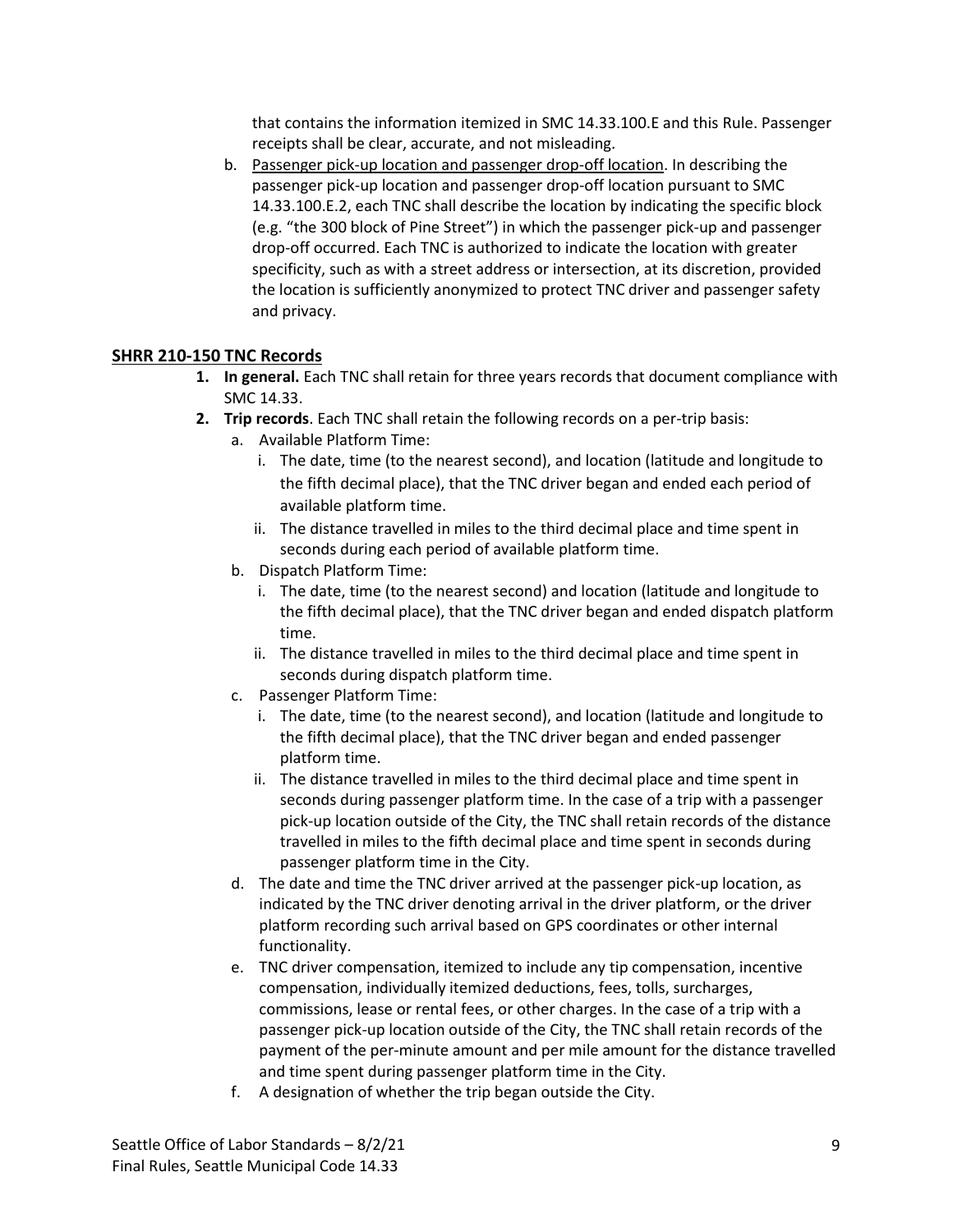- g. A designation of whether the trip was a shared trip.
- h. Passenger fares.
- i. The time the passenger waited from trip request to passenger pick-up.
- **3. Shared trips**. For all shared trips, each TNC shall retain, in addition to the records specified in SHRR 210-150:
	- a. Tip compensation itemized on a per-passenger basis;
	- b. The distance travelled in miles to the third decimal place and time spent in seconds commencing when the first passenger is picked-up and ending when the last passenger is dropped off.
- **4. Session times**. Each TNC shall retain the date and time (to the nearest second) of each instance a TNC driver logged on to (i.e. became available to receive a TNC dispatched trip) and logged off of (i.e. terminated the availability to receive a TNC dispatched trip) the TNC driver platform, including instances when the TNC logs off the TNC driver. Each TNC shall retain a record of whether a session ended due to the TNC logging the TNC driver off of the driver platform.
- **5. Records of Deductions**. Each TNC shall retain records of any written authorizations of deductions and deductions itemized by trip. Records shall indicate the type of deduction.

## **SHRR 210-160 Production of Records**

- **1. In general**. Consistent with SMC 14.33.113, each TNC shall routinely and affirmatively transmit to the Agency the records specified in this Rule. Except as provided in SHRR 210-160.3.a.ii, records shall be transmitted at least monthly.
- **2. Per-trip records**. Each TNC shall routinely and affirmatively transmit to the Agency, at least monthly, the following per-trip records in a form and format to be specified by the Agency:
	- a. Passenger Platform time:
		- i. The date and time the TNC driver began and ended passenger platform time. The time may be rounded to the nearest 30-minute interval.
		- ii. The distance travelled in miles to the third decimal place and time spent in seconds during passenger platform time. In the case of a trip with a passenger pick-up location outside of the City, the TNC shall provide the distance travelled in miles to the third decimal place and time spent in seconds during passenger platform time in the City.
	- b. TNC driver compensation, itemized to include any tip compensation, incentive compensation, individually itemized deductions, fees, tolls, surcharges, commissions, lease or rental fees, or other charges. In the case of a trip with a passenger pick-up location outside of the City, the TNC shall also provide the payment for the distance travelled and time spent during passenger platform time in the City.
	- c. A designation of whether the trip began outside of the City.
	- d. A designation of whether the trip was a shared trip.
	- e. Passenger fares, rounded to the nearest dollar.
	- f. The time the passenger waited from trip request to passenger pick-up.
- **3. Available platform time, dispatch platform time, and session time records.**
	- a. Form, format, and frequency of transmission.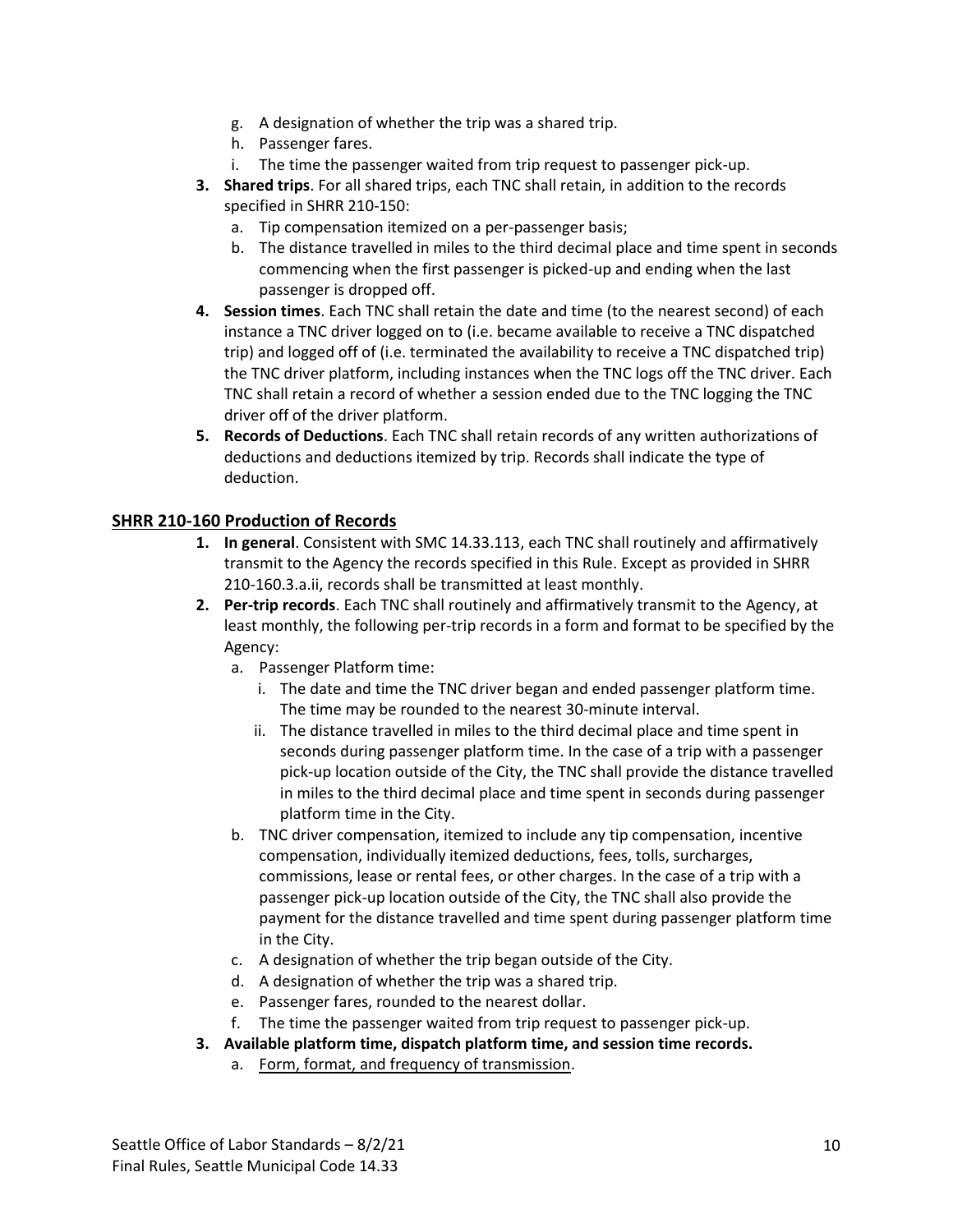- i. **During Assessment Period**. During an assessment period, each TNC shall routinely and affirmatively transmit to the Agency, at least monthly, the records specified in SHRR 210.160.3 in a form and format designated by the Agency.
- ii. **Outside of Assessment Period**. Outside of an assessment period, each TNC shall routinely and affirmatively transmit to the Agency, not more than monthly, the records specified in SHRR 210.160.3 in a form, format, and frequency designated by the Agency.
- b. Available platform time records.
	- i. Each TNC shall transmit the distance travelled in miles to the third decimal as well as the date and time (to the nearest second) the TNC driver began and ended each period of available platform time.
	- ii. Available platform time records shall be associated with the TNC driver's King County/City for-hire driver license or permit number.
	- iii. Available platform time records shall not be associated with the unique driver identification number, unique trip identification number, or unique vehicle identification number required under SHRR 210-160.7.
	- iv. The Agency is authorized to require that anonymization protocols be applied to the King County/City for-hire driver license or permit number prior to transmitting such records to the Agency.
- c. Dispatch platform time records.
	- i. Each TNC shall transmit the date and time that the TNC driver began and ended each period of dispatch platform time. The time may be rounded to the nearest 30-minute interval.
	- ii. Each TNC shall transmit the distance travelled in miles to the third decimal place and time spent in seconds during each period of dispatch platform time.
- d. Session times records. Each TNC shall transmit to the Agency the time and date of each instance a TNC driver logged on to (i.e. became available to receive a TNC dispatched trip) and logged off of (i.e. terminated the availability to receive a TNC dispatched trip) the TNC driver platform, including instances when the TNC logs off the TNC driver. Each TNC shall indicate whether a session ended due to the TNC logging the TNC driver off of the driver platform.
- **4. Shared trips**. For all shared trips, each TNC shall transmit at least monthly, in addition to the records specified in SHRR 210-160:
	- a. Tip compensation itemized on a per-passenger basis;
	- b. The distance travelled in miles to the third decimal place and time spent in seconds commencing when the first passenger is picked-up and ending when the last passenger is dropped off.
- **5. Location information**. Each TNC shall separately transmit to the Agency the origin and destination of each trip covered by SMC 14.33. The location information may be provided to the U.S. Census block group 2010 level, or subsequent Census Block group as designated by the Agency. Location information shall not be associated with the unique driver identification number, unique trip identification number, or unique vehicle identification number required under SHRR 210-160.7 or any personally identifiable TNC driver information.
- **6. Records not for transmission**. Except as provided in SHRR 210-160.3.b, a TNC shall not transmit to the Agency any personally identifiable TNC driver information, including name, age, date of birth, home address, social security number, vehicle make, vehicle model, vehicle identification number, vehicle license plate number, driver's license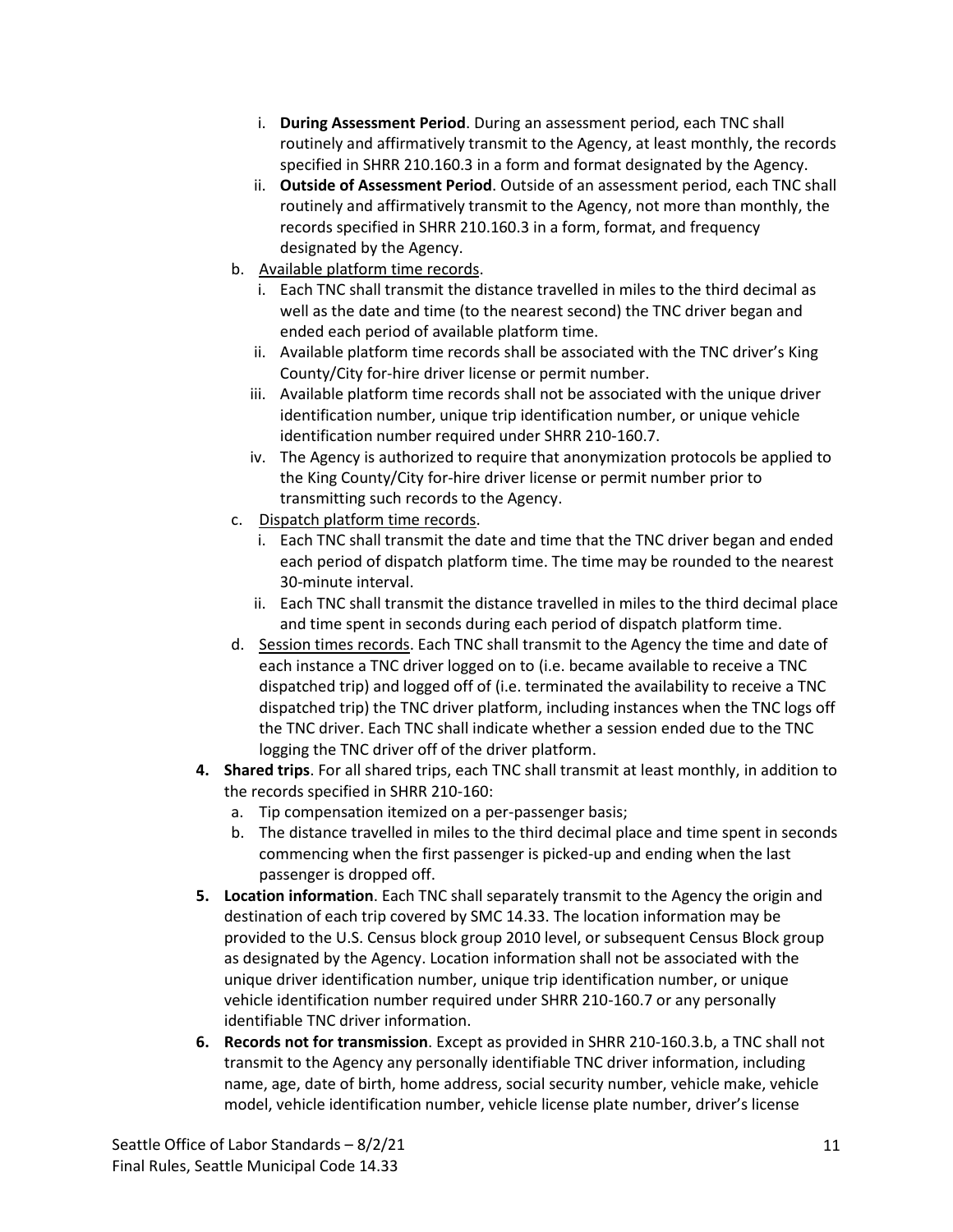number, or other similar records. Records required to be produced under these Rules or SMC 14.33 are deemed not to constitute personally identifiable TNC driver information for purposes of SHRR 210-160.6.

**7. Identification numbers.** For each record enumerated in SHRR 210-160.2; 210-160.3.c; 210-160.3.d; and 210-160.4, the TNC shall create and associate a unique TNC driver identification number, unique trip identification number, and unique vehicle identification number. Provided however, that the TNC is not required to associate a trip identification number with the session time records required under SHRR 210-160.3.d. These identification numbers shall be unique from any TNC driver identification number, trip identification number, or vehicle identification number submitted to King County, The Port of Seattle, or other government entity.

### **8. Agency Authority**.

- a. Form, format, and security protocols. The Agency is authorized to order that each TNC produce records in a particular form or format and to order particular security or privacy protocols.
- b. Frequency of transmission. Except as provided in SHRR 210.160.3.a.ii, The Agency is further authorized to order that each TNC produce records more or less frequently than once a month. Notice of such orders will be provided directly to each TNC or via posting on the Agency website.
- c. Sample periods. The Agency is authorized to require each TNC to produce sample data, for a subset of specifically identified trips that includes:
	- i. The exact start and end times and location to the fifth decimal place for each period of available platform time, dispatch platform time, and passenger platform time;
	- ii. The date and time (to the nearest second) the TNC driver arrived at the passenger pick-up location, as indicated by the TNC driver denoting arrival in the driver platform, the driver platform recording such arrival based on GPS coordinates or other internal functionality;
	- iii. Other information as specified by the Agency.
- **9. Privacy Principles.** The Agency shall use, store, and maintain records produced under SHRR 210-160 in accordance with the City of Seattle's Privacy Principles.

# **SHRR 210-170 Enforcement**

- **1. In general.** Practice and procedure for enforcement of this ordinance (SMC 14.33) are determined by the Seattle Office of Labor Standards Rules: Practice and Procedure for Labor Standards Enforcement, (SHRR) Chapter 140.
- **2. Notice of Investigation.** Should the Agency require the TNC to post or otherwise notify TNC drivers that the Agency is conducting an investigation, the TNC shall make such notice available in English and any language that the TNC knows or has reason to know is the primary language of the TNC driver and via the method(s) specified by the Agency in the notice of investigation.

# **SHRR 210-180 Remedies**

**1. In general.** Where the precise amount of unpaid compensation cannot be determined due to a respondent's failure to produce records, the Director may assess unpaid compensation in favor of the aggrieved party for each week that each violation occurred or continued.